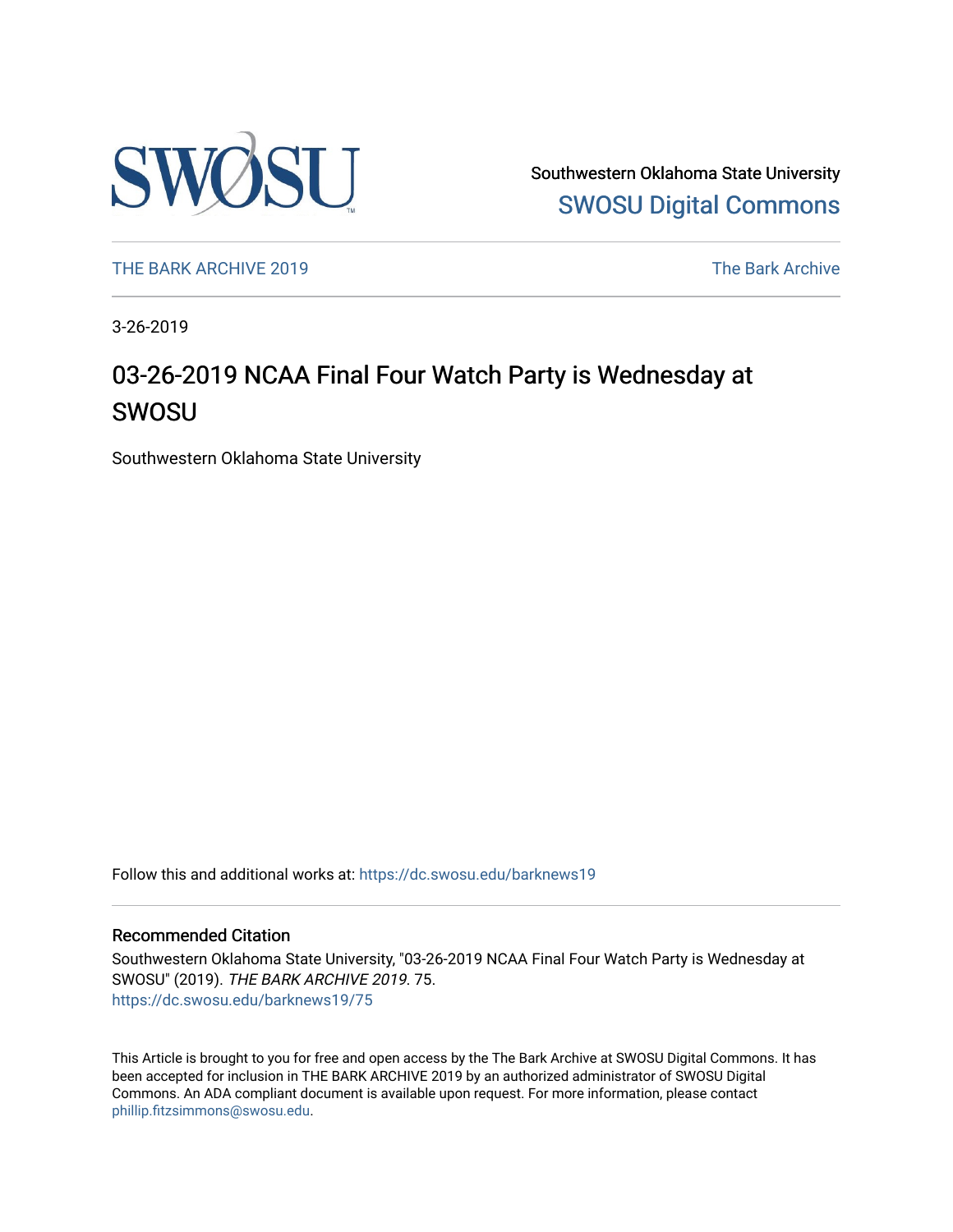

26 March, 2019



# **NCAA Final Four Watch Party is Wednesday at SWOSU**

A Final Four watch party is planned Wednesday evening, March 27, for the SWOSU Lady Bulldog basketball team's semifinal game against Indiana (PA).

The game, being played in Columbus (OH), begins at 5 p.m. The free watch party will be held at the Pioneer Cellular Event Center on the Weatherford campus. Nate Downs, director of the center, said the party will be showing the national TV broadcast of the game on CBS Sports Network.

There will be a 16-foot screen and concession stand. Everyone is invited.

SWOSU, seeded #2 in the national tourney, defeated St. Anslem (NH) on Tuesday afternoon, 71-61, while Indiana (PA) defeated Azusa Pacific (CA), 73-60.

If the Lady Bulldogs win on Wednesday, the national championship game is set for Friday evening at 6 p.m. That game will also be aired on national television on the CBS Sports Network.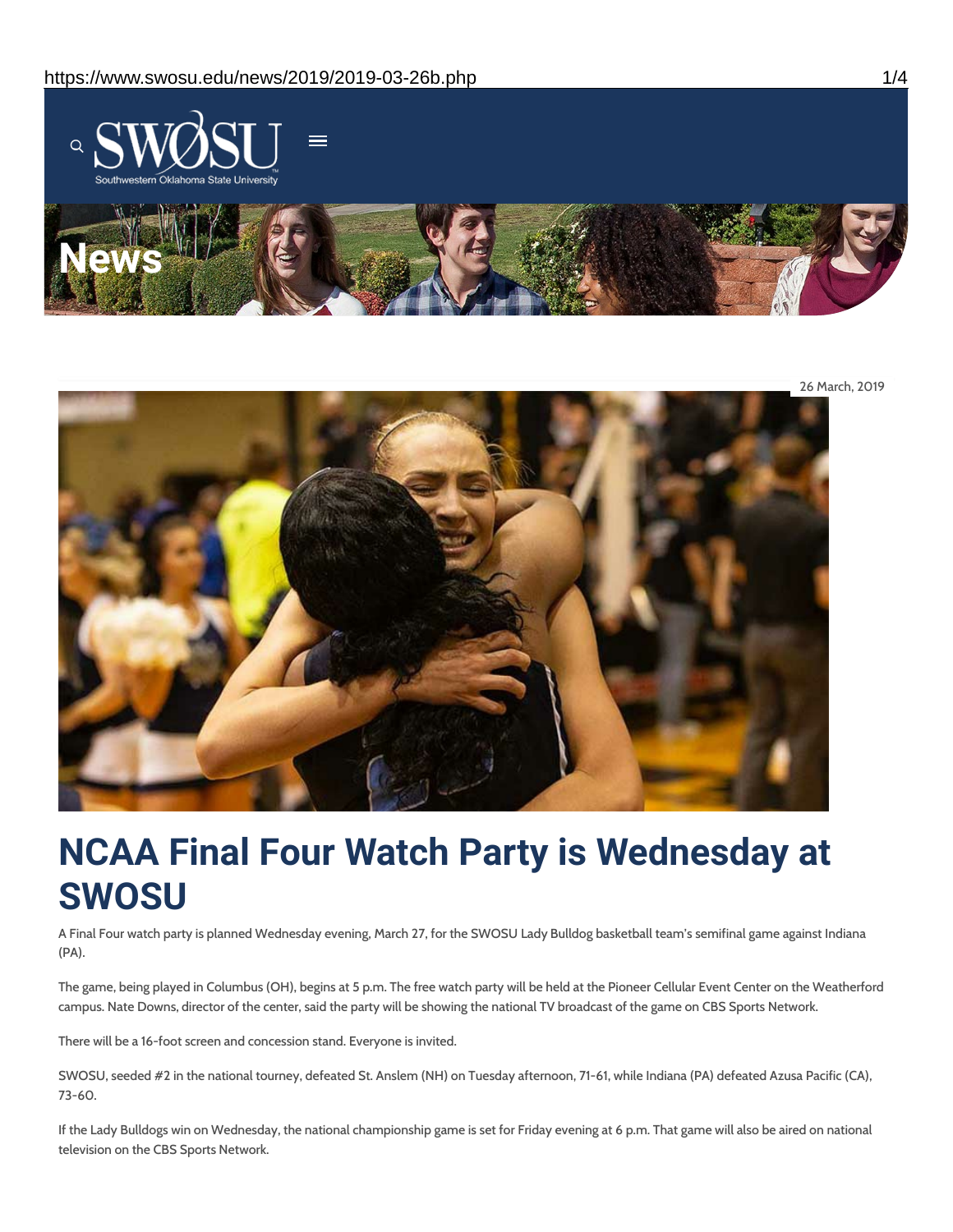| Academics                | D |
|--------------------------|---|
| Administration           | D |
| Alumni and Foundation    | D |
| Community                | D |
| Events                   | D |
| <b>Faculty and Staff</b> | D |
| Miscellaneous            | D |
| Sayre                    | D |
| <b>Students</b>          | D |
|                          |   |

| <b>Archive Links</b> |   |
|----------------------|---|
| 2018                 | D |
| 2019                 | D |
| 2020                 | D |
| Archive              | D |
|                      |   |



### Weatherford Campus

100 Campus Drive Weatherford, OK 73096

### Sayre Campus

409 E Mississippi Ave Sayre, OK 73662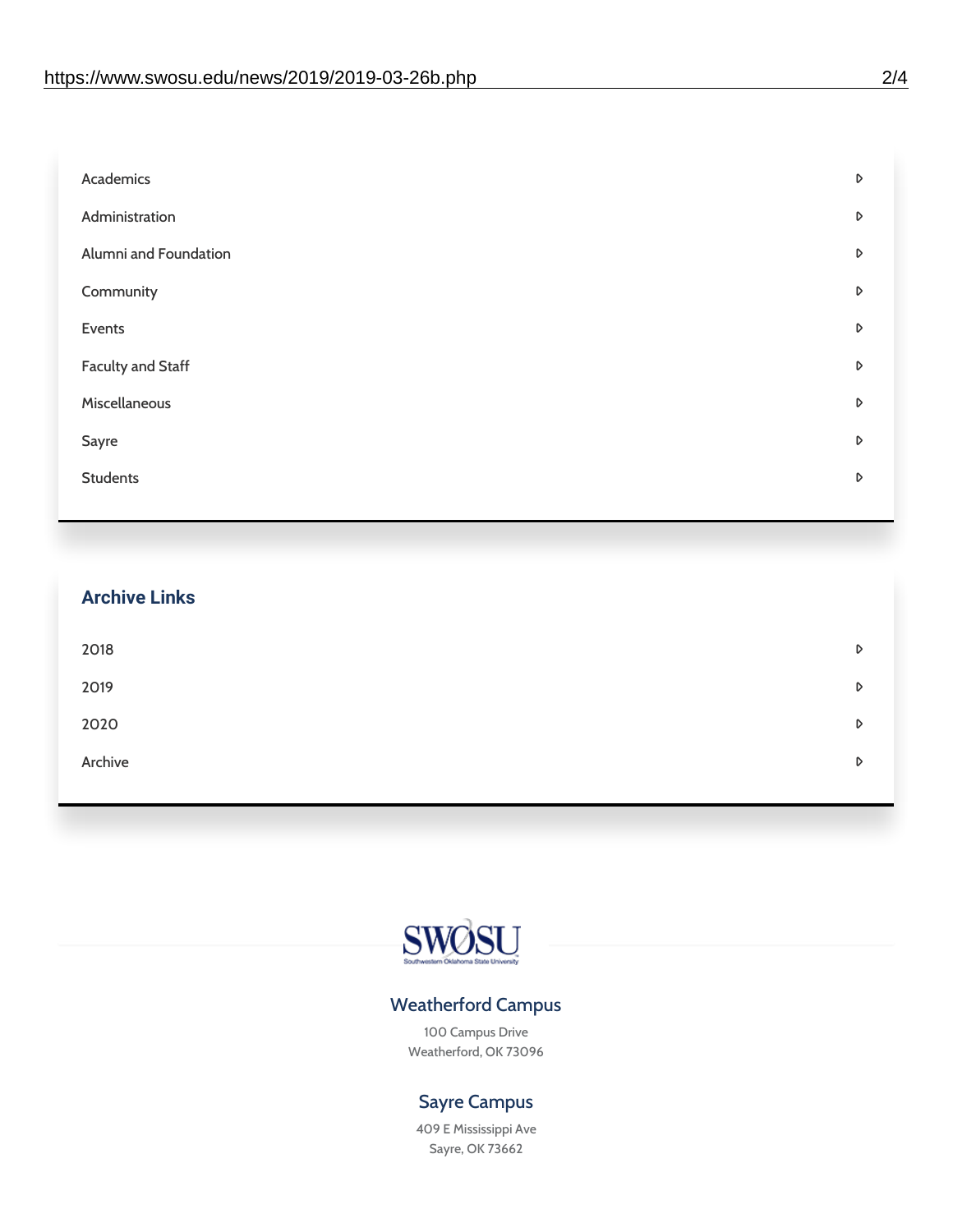Connect to Us

fyom

Contact [Information](https://www.swosu.edu/about/contact.php) [University/Facility](https://www.swosu.edu/about/operating-hours.php) Hours [Campus](https://map.concept3d.com/?id=768#!ct/10964,10214,10213,10212,10205,10204,10203,10202,10136,10129,10128,0,31226,10130,10201,10641,0) Map Give to [SWOSU](https://standingfirmly.com/donate) Shop [SWOSU](https://shopswosu.merchorders.com/)



**[Directory](https://www.swosu.edu/directory/index.php)** 

[Calendar](https://eventpublisher.dudesolutions.com/swosu/)

[Apply](https://www.swosu.edu/admissions/apply-to-swosu.php)

[GoSWOSU](https://qlsso.quicklaunchsso.com/home/1267)

[Jobs@SWOSU](https://swosu.csod.com/ux/ats/careersite/1/home?c=swosu)



Current [Students](https://bulldog.swosu.edu/index.php)

[Faculty](https://bulldog.swosu.edu/faculty-staff/index.php) and Staff

**Enrollment Management** [580.774.3782](tel:5807743782)

> **PR/Marketing** [580.774.3063](tel:5807743063)

**Campus Police** [580.774.3111](tel:5807743111)